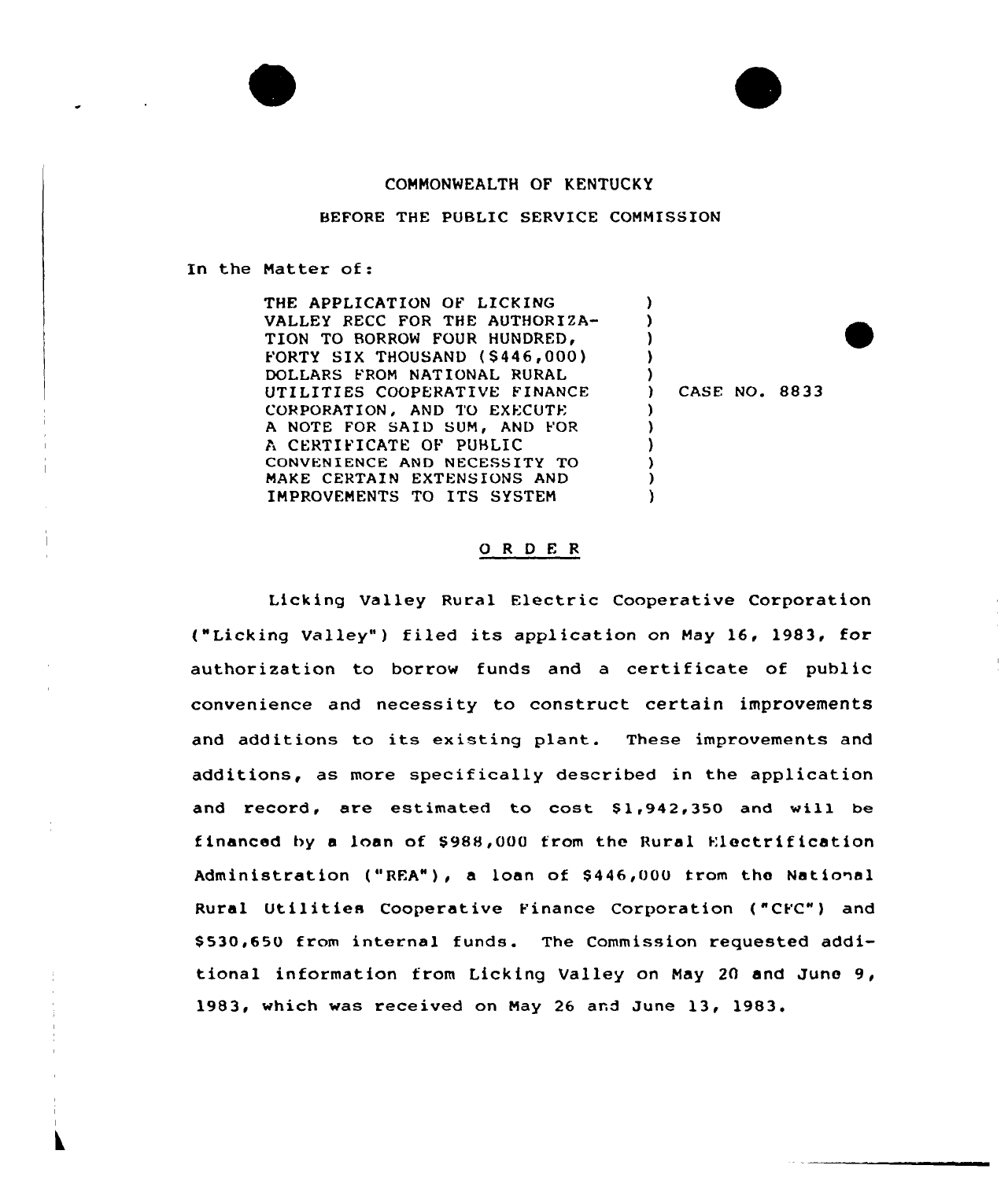The Public Service Commission, after consideration of the application and all evidence of record and being advised, is of the opinion and finds that:

1. Licking Valley is seeking to borrow funds from the REA. On November 12, 19S2, the Franklin Circuit Court issued its opinion in West Kentucky RECC v. Energy Regulatory Commission. Therein, the Court held that the Commission had no authority to appxove or disapprove borrowings from the REA since the REA is an agency of the federal government and KRS 278.300(10) exempts such borrowing from Commission regulation. Accordingly, the Commission takes no action on the REA portion of Licking Valley's proposed borrowing.

2. Public convenience and necessity require the construction by Licking Valley of the improvements and additions to its existing plant as described in the application and xecord, and that <sup>a</sup> certificate be granted.

3. The proposed borrowing from CFC is for lawful objects within the corporate purposes of Licking Valley, is necessary and appropriate for and consistent with the proper performance by Licking Valley of its service to the public, and will not impair its ahility to perform that service.

IT IS THEREFORE ORDERED that Licking Valley be and it hereby is granted a certificate of convenience and necessity to proceed with the construction as set forth in the application and record.

 $-2-$